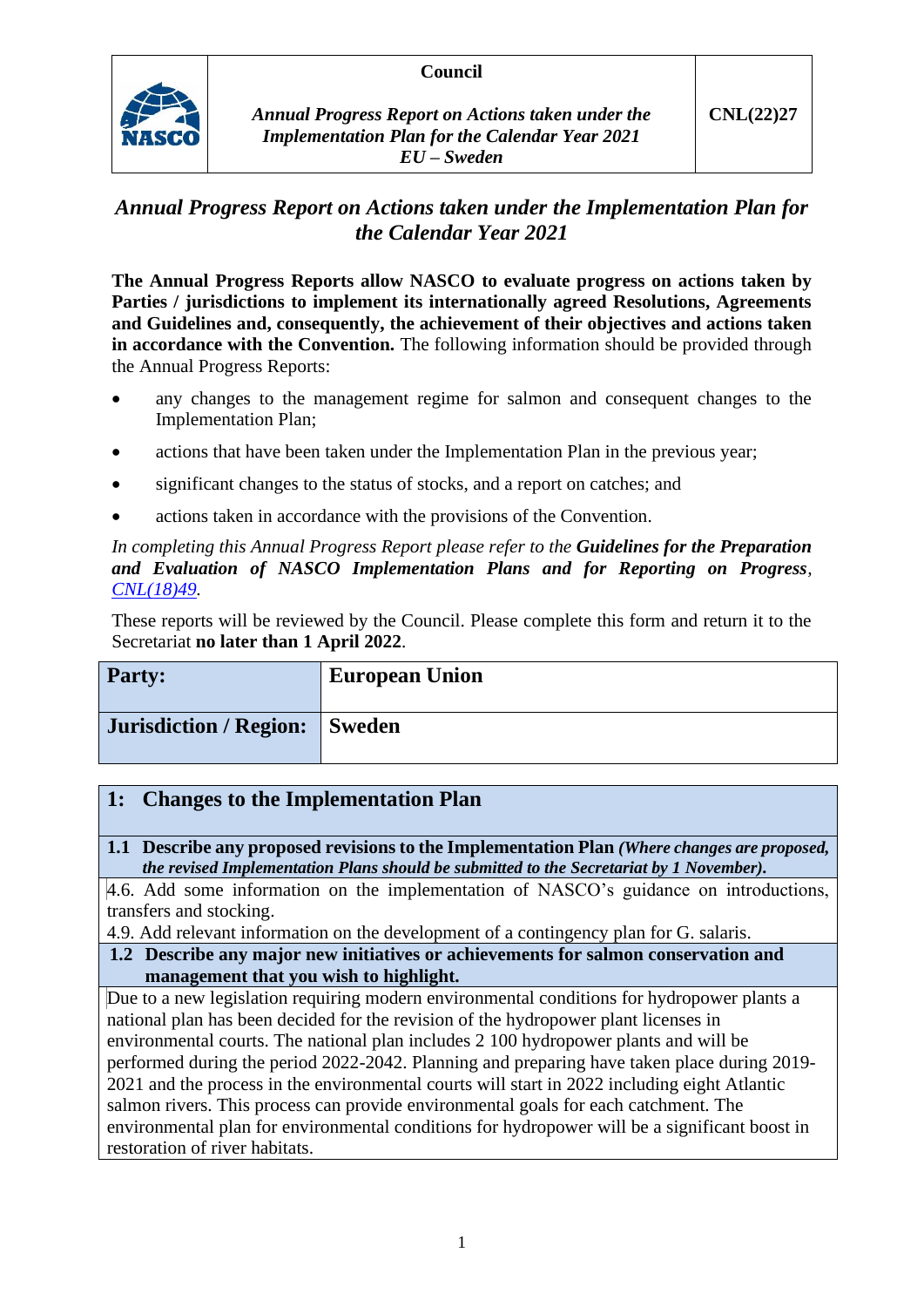## **2: Stock status and catches.**

**2.1 Provide a description of any new factors that may affect the abundance of salmon stocks significantly and, if there has been any significant change in stock status since the development of the Implementation Plan, provide a brief (200 word max) summary of these changes.**

Stock status reduced compared to 2019 (3 out of 23 stocks assessed in 2021 was in good productive capacity). No catch was recorded from commercial fishing on the coast (7th year in a row), i.e. mixed-stock fishing on the coast has ceased.

Catch and release of wild salmon in rivers has increased from 9% in 2011 to 37% in 2021. Out of 24 rivers with salmon 7 rivers reported no harvest of salmon in 2021.

#### **2.2 Provide the following information on catches:** *(nominal catch equals reported quantity of salmon caught and retained in tonnes 'round fresh weight' (i.e. weight of whole, ungutted, unfrozen fish) or 'round fresh weight equivalent').*

| (a) provisional nominal   | In-river                                                              | Estuarine | Coastal | Total |
|---------------------------|-----------------------------------------------------------------------|-----------|---------|-------|
| catch (which may be       | 11                                                                    |           |         | 11    |
| subject to revision) for  |                                                                       |           |         |       |
| $2021$ (tonnes)           |                                                                       |           |         |       |
| (b) confirmed nominal     | 14,2                                                                  |           |         | 14,2  |
| catch of salmon for       |                                                                       |           |         |       |
| $2020$ (tonnes)           |                                                                       |           |         |       |
| (c) estimated             | 1,1                                                                   |           |         | 1,1   |
| unreported catch for      |                                                                       |           |         |       |
| $2021$ (tonnes)           |                                                                       |           |         |       |
| (d) number and            | 680 salmon; 23% for the total fishery; wild and reared (enhancement   |           |         |       |
| percentage of salmon      | $&$ ranching).                                                        |           |         |       |
| caught and released in    | Of these 612 were wild salmon (with adipose fin); 37% of wild salmon. |           |         |       |
| recreational fisheries in |                                                                       |           |         |       |
| 2021                      |                                                                       |           |         |       |

## **3: Implementation Plan Actions.**

## **3.1 Provide an update on progress on actions relating to the Management of Salmon Fisheries** *(section 2.9 of the Implementation Plan).*

*Note: the reports under 'Progress on action to date' should provide a brief overview of each action. For all actions, provide clear and concise quantitative information to demonstrate progress. In circumstances where quantitative information cannot be provided for a particular action because of its nature, a clear rationale must be given for not providing quantitative information and other information should be provided to enable progress with that action to be evaluated. While referring to additional material (e.g. via links to websites) may assist those seeking more detailed information, this will not be evaluated by the Review Group.*

| <b>Action</b><br>$ $ F1: | Description of action<br>(as submitted in the $IP$ ): | New fishing rules: Implementing fishing rules that decrease<br>exploitation of weak stocks by introducing maximum length<br>for landed fish (prohibiting catch of large salmon) or if needed<br>more restrictive fishing rules. |
|--------------------------|-------------------------------------------------------|---------------------------------------------------------------------------------------------------------------------------------------------------------------------------------------------------------------------------------|
|                          | Expected outcome<br>(as submitted in the $IP$ ):      | Less stocks with reduced reproductive capacity and increased<br>smolt production.                                                                                                                                               |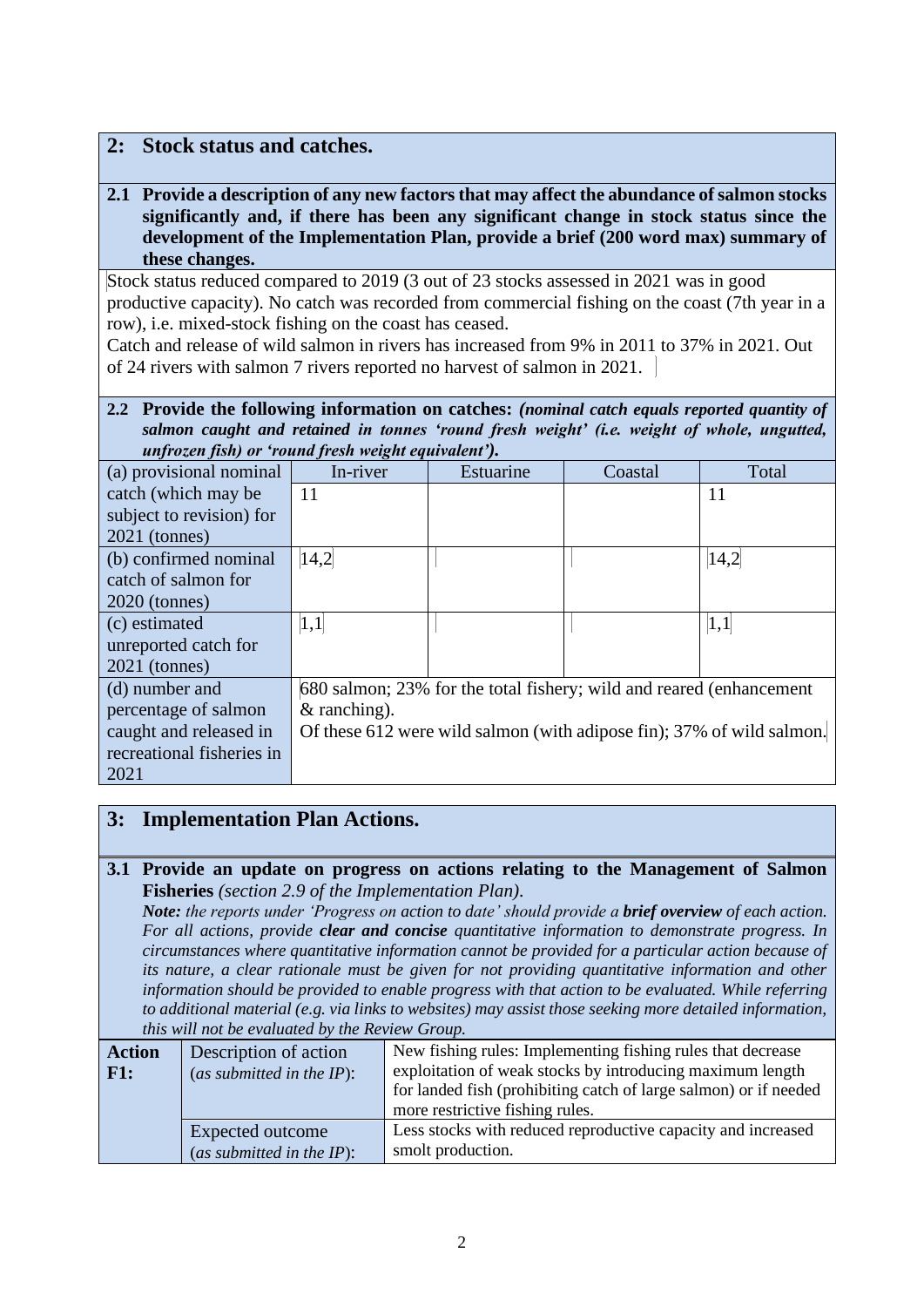|                             | Progress on action to                                   | Planned for 2021-2022. The planned action have been                                                              |
|-----------------------------|---------------------------------------------------------|------------------------------------------------------------------------------------------------------------------|
|                             | date                                                    | delayed. Resources for implementing new fishing rules                                                            |
|                             | (Provide a brief overview                               | have for 2020-2021 been prioritized for Baltic salmon                                                            |
|                             | with a quantitative                                     |                                                                                                                  |
|                             | measure, or other justified<br>evaluation, of progress. |                                                                                                                  |
|                             | Other material (e.g.                                    |                                                                                                                  |
|                             | website links) will not be                              |                                                                                                                  |
|                             | evaluated):                                             |                                                                                                                  |
|                             | Current status of action:                               | Ongoing                                                                                                          |
|                             | If 'Completed', has the                                 |                                                                                                                  |
|                             | action achieved its                                     |                                                                                                                  |
|                             | objective?                                              |                                                                                                                  |
| <b>Action</b>               | Description of action                                   | Fin-clipping smolts:                                                                                             |
| F2:                         | (as submitted in the $IP$ ):                            | Continued fin-clipping (adipose fin) of all reared and stocked<br>salmon and brown trout smolt.                  |
|                             | <b>Expected outcome</b>                                 | Enabling anglers to distinguish between wild and reared                                                          |
|                             | (as submitted in the IP):                               | salmon in field, which facilitates action F4.                                                                    |
|                             | Progress on action to                                   | Fin-clipping of the adipose fin is carried out on all reared                                                     |
|                             | date                                                    | smolts that are released. The fin-clipping, and the status                                                       |
|                             | (Provide a brief overview                               | of smolts, are checked by fisheries officers at the County                                                       |
|                             | with a quantitative                                     | Boards.                                                                                                          |
|                             | measure, or other justified<br>evaluation, of progress. |                                                                                                                  |
|                             | Other material (e.g.                                    |                                                                                                                  |
|                             | website links) will not be                              |                                                                                                                  |
|                             | evaluated):                                             |                                                                                                                  |
|                             | Current status of action:                               | Completed                                                                                                        |
|                             | If 'Completed', has the                                 | Yes                                                                                                              |
|                             | action achieved its                                     |                                                                                                                  |
|                             | objective?                                              | <b>Coastal MSF:</b>                                                                                              |
| <b>Action</b><br><b>F3:</b> | Description of action<br>(as submitted in the $IP$ ):   | Avoiding mixed-stock fisheries on the coast.                                                                     |
|                             | <b>Expected outcome</b>                                 | Catches of salmon in coastal waters will stay negligible                                                         |
|                             | (as submitted in the IP):                               | (compare with section 2.4 above).                                                                                |
|                             | Progress on action to                                   | Since 2015 there have been no reported harvested of                                                              |
|                             | date                                                    | salmon in the commercial coastal fishery. Thus, the                                                              |
|                             | (Provide a brief overview                               | former mixed-stock fishing on the coast is gone. But a                                                           |
|                             | with a quantitative                                     | few salmon are caught by non-commercial gillnetting,                                                             |
|                             | measure, or other justified<br>evaluation, of progress. | especially in mixed-stock fishery outside River Lagan                                                            |
|                             | Other material (e.g.                                    | (ranched salmon) where there also can be wild salmon in                                                          |
|                             | website links) will not be                              | the catches. The extent of this gillnetting was investigated                                                     |
|                             | evaluated):                                             | by the County Board of Halland in 2021 and the reported<br>catches was very low. Further surveys of recreational |
|                             |                                                         | catches on the coast will be conducted in 2022 or 2023.                                                          |
|                             | Current status of action:                               | Ongoing                                                                                                          |
|                             | If 'Completed', has the                                 |                                                                                                                  |
|                             | action achieved its                                     |                                                                                                                  |
|                             | objective?                                              |                                                                                                                  |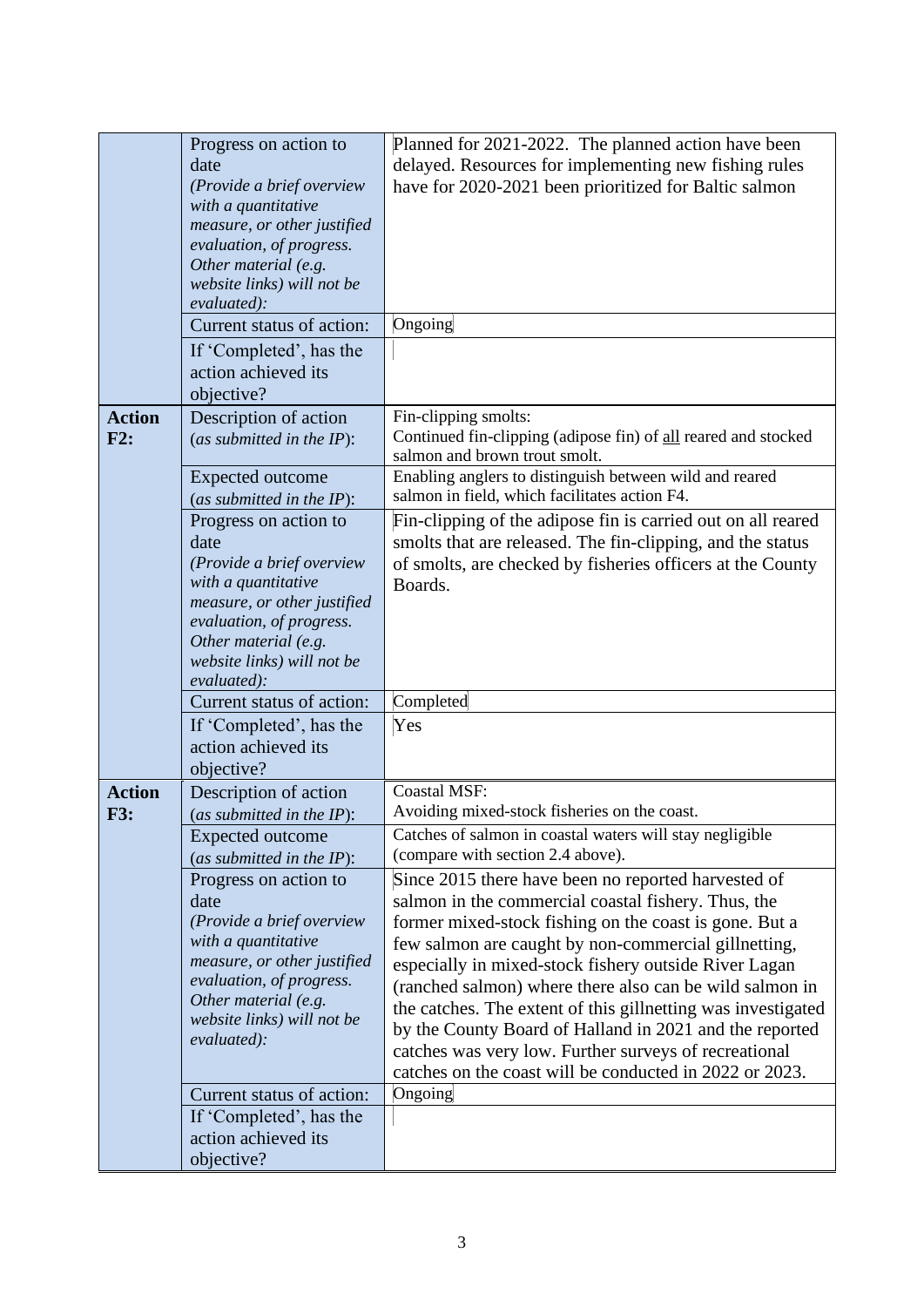| <b>Action</b> | Description of action                          | Riverine MSF:                                                                                     |
|---------------|------------------------------------------------|---------------------------------------------------------------------------------------------------|
| F4:           | (as submitted in the $IP$ ):                   | Avoiding mixed-stock fisheries in rivers with stocking of                                         |
|               |                                                | reared salmon in the main river stem and production of wild                                       |
|               |                                                | salmon in tributaries.                                                                            |
|               | <b>Expected outcome</b>                        | Recovery of wild salmon stocks in tributaries to the rivers Göta                                  |
|               | (as submitted in the $IP$ ):                   | älv, Nissan and Lagan.                                                                            |
|               | Progress on action to                          | Planned for 2022. Scientific advice have been delivered                                           |
|               | date                                           | 2021.                                                                                             |
|               | (Provide a brief overview                      |                                                                                                   |
|               | with a quantitative                            |                                                                                                   |
|               | measure, or other justified                    |                                                                                                   |
|               | evaluation, of progress.                       |                                                                                                   |
|               | Other material (e.g.                           |                                                                                                   |
|               | website links) will not be<br>evaluated):      |                                                                                                   |
|               | Current status of action:                      | Ongoing                                                                                           |
|               | If 'Completed', has the                        |                                                                                                   |
|               | action achieved its                            |                                                                                                   |
|               | objective?                                     |                                                                                                   |
| <b>Action</b> | Description of action                          | Genetic diversity:                                                                                |
| F5:           | (as submitted in the $IP$ ):                   | Successively, improve knowledge of genetic diversity and                                          |
|               |                                                | status of all stocks in the main rivers, and larger tributaries.                                  |
|               | <b>Expected outcome</b>                        | Improved genetic baseline and genetic diversity data will give                                    |
|               | (as submitted in the $IP$ ):                   | a new tool for management, where genetic diversity can be                                         |
|               |                                                | included in management (see section 1.1).<br>Genetic samples from Brattorpsån, Smedjeån, Fylleån, |
|               | Progress on action to<br>date                  | Viskan, Sennan and Rolfsån was collected in 2021 to                                               |
|               | (Provide a brief overview                      | improve the genetic baseline and knowledge of genetic                                             |
|               | with a quantitative                            | diversity.                                                                                        |
|               | measure, or other justified                    |                                                                                                   |
|               | evaluation, of progress.                       |                                                                                                   |
|               | Other material (e.g.                           |                                                                                                   |
|               | website links) will not be                     |                                                                                                   |
|               | evaluated):                                    |                                                                                                   |
|               | Current status of action:                      | Completed                                                                                         |
|               | If 'Completed', has the<br>action achieved its | Yes.                                                                                              |
|               | objective?                                     |                                                                                                   |
| <b>Action</b> | Description of action                          | Designated (index) river: Continued monitoring in the                                             |
| <b>F6:</b>    | (as submitted in the $IP$ ):                   | designated (index) river.                                                                         |
|               | <b>Expected outcome</b>                        | Quality assured monitoring of stock development. Also, the                                        |
|               | (as submitted in the $IP$ ):                   | diversity of the whole fish fauna is monitored.                                                   |
|               | Progress on action to                          | The stock development in index river Högvadsån was                                                |
|               | date                                           | monitored 2021. The smolt run in 2021 was 2474 smolts                                             |
|               | (Provide a brief overview                      | and hence well below both the long term (1954-2021) and                                           |
|               | with a quantitative                            | short term $(2011-2021)$ mean. The spawning run in $2021$                                         |
|               | measure, or other justified                    | was 496 salmon in total (180 1SW and 316 MSW). For                                                |
|               | evaluation, of progress.                       | 1SW fish this is well below both the long term mean (429)                                         |
|               | Other material (e.g.                           | fish in $1954-2021$ ) and the short term mean $(433$ fish in                                      |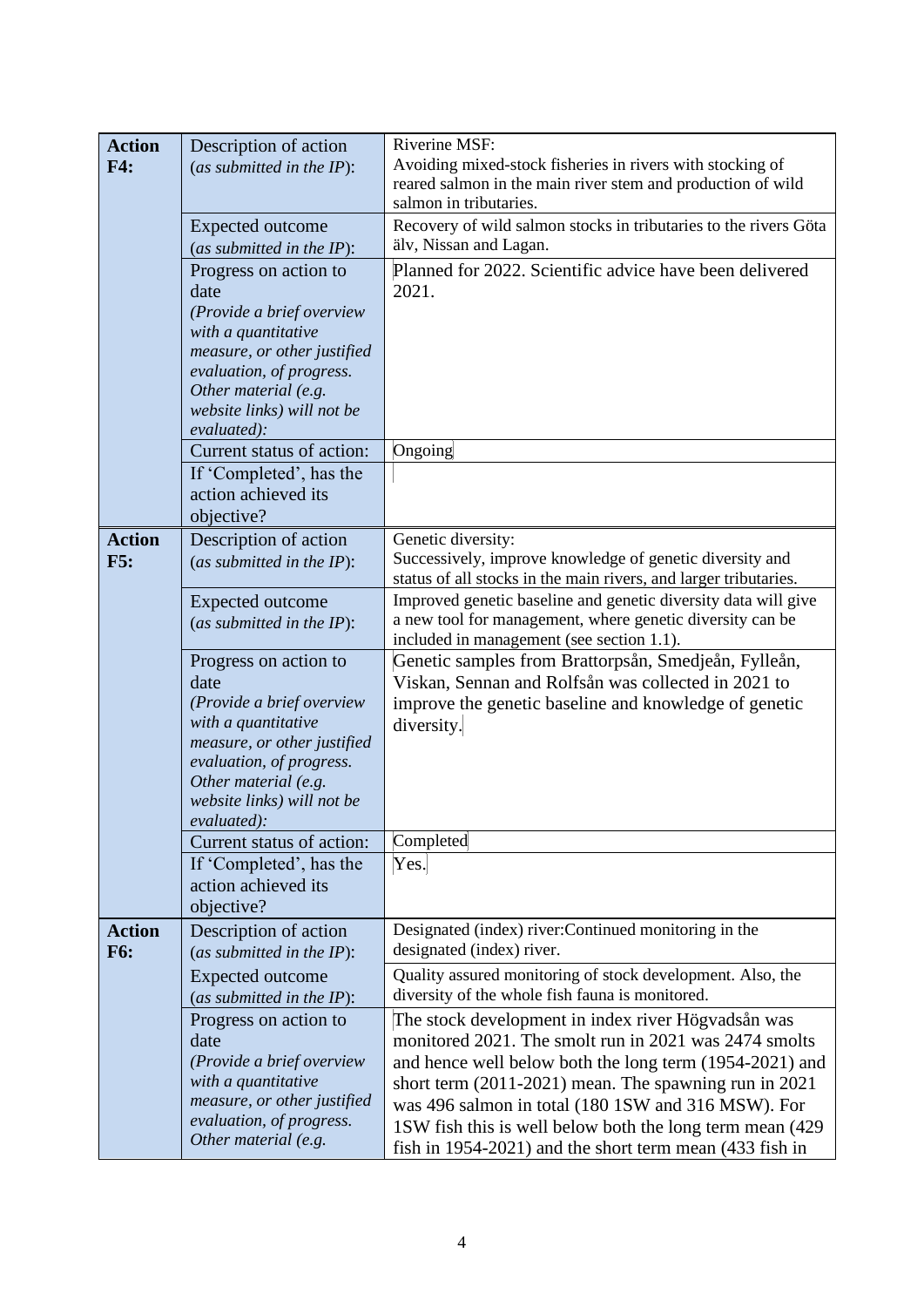|                             | website links) will not be<br>evaluated):<br>Current status of action:<br>If 'Completed', has the<br>action achieved its                                                                 | 2010-2021). For MSW fish it is above the long term mean<br>(265) but below the short term mean (524). Parr<br>abundances indicated reduced reproductive capacity.<br>Completed<br>Yes.                                                                                                                                                                                                                                                                                                                                                                       |
|-----------------------------|------------------------------------------------------------------------------------------------------------------------------------------------------------------------------------------|--------------------------------------------------------------------------------------------------------------------------------------------------------------------------------------------------------------------------------------------------------------------------------------------------------------------------------------------------------------------------------------------------------------------------------------------------------------------------------------------------------------------------------------------------------------|
| <b>Action</b><br>F7:        | objective?<br>Description of action<br>(as submitted in the $IP$ ):<br><b>Expected outcome</b><br>(as submitted in the IP):<br>Progress on action to                                     | Stock status:<br>Annually asses each river stock's reproductive capacity. Stocks<br>with a salmon habitat less than 2 hectares will be assessed only<br>if data (electrofishing, automatic fish counters) is available<br>from other programmes (outside salmon monitoring).<br>Attainment of essential data for better local and national<br>management.<br>River specific CL's (Conservation limits) have been                                                                                                                                             |
|                             | date<br>(Provide a brief overview<br>with a quantitative<br>measure, or other justified<br>evaluation, of progress.<br>Other material (e.g.<br>website links) will not be<br>evaluated): | established (Tamario & Degerman 2017), where the stock<br>status for each river is assessed using electrofishing data<br>(abundance of parr; $>0+$ ). CL's have also been<br>established for the required number of ascending salmon<br>in all rivers, but there are too few rivers with automatic<br>fish counters to use this S/R-relation at present (except for<br>river Atran-which both had reduced reproductive<br>capacity).<br>However, electrofishing data was available from 23 rivers<br>with tributaries in 2021. With the suggested method for |
|                             |                                                                                                                                                                                          | setting and evaluating stock status, 3 stocks were found to<br>have good productive capacity, 14 had risk of reduced<br>and 6 had reduced reproductive capacity. This is the<br>lowest status reported since individual river CL was<br>established in 2017.                                                                                                                                                                                                                                                                                                 |
|                             | Current status of action:<br>If 'Completed', has the<br>action achieved its<br>objective?                                                                                                | Completed<br>Yes                                                                                                                                                                                                                                                                                                                                                                                                                                                                                                                                             |
| <b>Action</b><br><b>F8:</b> | Description of action<br>(as submitted in the $IP$ ):<br><b>Expected outcome</b><br>(as submitted in the IP):                                                                            | Exploitation in rivers:<br>Monitor exploitation in two rivers.<br>Attainment of data used for the ICES WGNAS salmon stock<br>complex assessment.                                                                                                                                                                                                                                                                                                                                                                                                             |
|                             | Progress on action to<br>date<br>(Provide a brief overview<br>with a quantitative<br>measure, or other justified<br>evaluation, of progress.<br>Other material (e.g.                     | No fishing occurs on the coast since 2015. All<br>exploitation is from sport fishing or brood stock<br>harvesting. Both with good reporting.<br>However, we have only two rivers with wild salmon<br>where a fish trap (Högvadsån) and a fish counter (Atran),<br>respectively, enable a precise estimate of exploitation.                                                                                                                                                                                                                                   |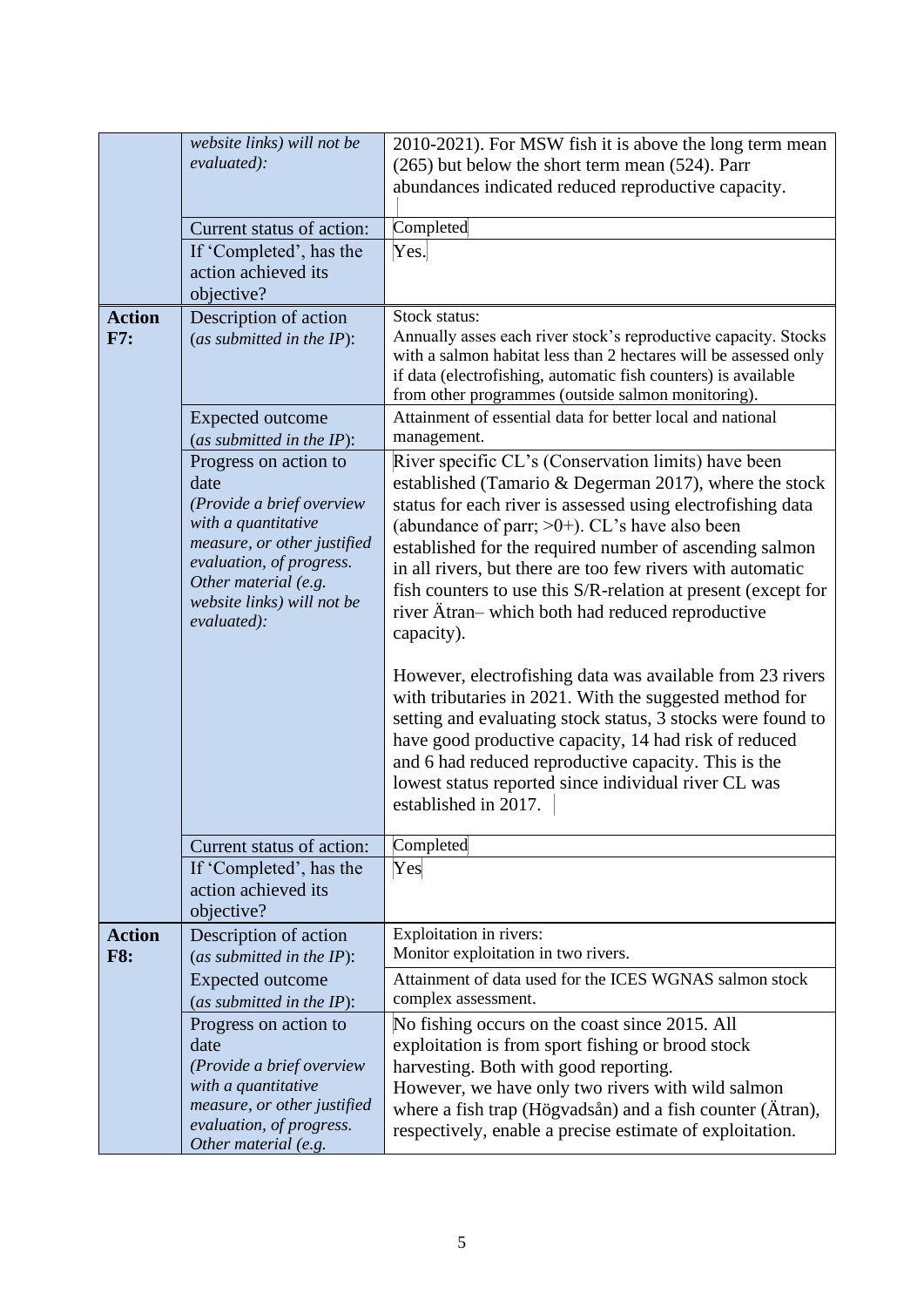|                             | website links) will not be<br>evaluated):<br>Current status of action:<br>If 'Completed', has the<br>action achieved its<br>objective?                                                                            | This work continued in 2021. Data were collected during<br>2021 and will be analyzed in 2022.<br>Completed<br>yes                                                                                                                                                                                                                                                                        |
|-----------------------------|-------------------------------------------------------------------------------------------------------------------------------------------------------------------------------------------------------------------|------------------------------------------------------------------------------------------------------------------------------------------------------------------------------------------------------------------------------------------------------------------------------------------------------------------------------------------------------------------------------------------|
| <b>Action</b><br><b>F9:</b> | Description of action<br>(as submitted in the $IP$ ):                                                                                                                                                             | Improve catch statistics;<br>-in rivers, with regard to catch and release and fin-clipping.<br>-on the coast, through a survey estimate of salmon and brown<br>trout catch in the recreational fishery.                                                                                                                                                                                  |
|                             | <b>Expected outcome</b><br>(as submitted in the $IP$ ):                                                                                                                                                           | Improved catch statistics and better knowledge of what today<br>is reported as "unreported catches". Resulting in better catch<br>advice.                                                                                                                                                                                                                                                |
|                             | Progress on action to<br>date<br>(Provide a brief overview<br>with a quantitative<br>measure, or other justified<br>evaluation, of progress.<br>Other material (e.g.<br>website links) will not be<br>evaluated): | During 2018 and 2019 catch statistics have improved, but<br>are still not satisfactory with regard to the reporting of<br>fin-clipped fish, and catch and release. During 2020-2021<br>recreational fishing associations have had articles in their<br>magazine informing about the need for improved catch<br>statistics and the reporting of fin-clipped fish has<br>improved in 2021. |
|                             |                                                                                                                                                                                                                   | Since 2018 catch statistics are gathered by one<br>organisation that will improve quality control and<br>communication with fishing right owners, previously<br>there were two independent organisations (two County<br>Boards).                                                                                                                                                         |
|                             | Current status of action:                                                                                                                                                                                         | Completed                                                                                                                                                                                                                                                                                                                                                                                |
|                             | If 'Completed', has the<br>action achieved its<br>objective?                                                                                                                                                      | Partly, C&R is still not reported in all rives.                                                                                                                                                                                                                                                                                                                                          |

# **3.2 Provide an update on progress on actions relating to Habitat Protection and Restoration** *(section 3.5 of the Implementation Plan).*

*Note: the reports under 'Progress on action to date' should provide a brief overview of each action. For all actions, provide clear and concise quantitative information to demonstrate progress. In circumstances where quantitative information cannot be provided for a particular action because of its nature, a clear rationale must be given for not providing quantitative information and other information should be provided to enable progress with that action to be evaluated. While referring to additional material (e.g. via links to websites) may assist those seeking more detailed information, this will not be evaluated by the Review Group.*

| <b>Action</b> | Description of action                            | Continued liming of acidified salmon rivers and tributaries                                                                |
|---------------|--------------------------------------------------|----------------------------------------------------------------------------------------------------------------------------|
| H1:           | (as submitted in the $IP$ ):                     |                                                                                                                            |
|               | Expected outcome<br>(as submitted in the $IP$ ): | Keeping pH-levels above 6.0 and inorganic aluminium at non-<br>toxic levels, thereby minimizing mortality of eggs and fry. |
|               |                                                  | General high biodiversity (especially invertebrates, amphibians<br>and fish) in salmon rivers.                             |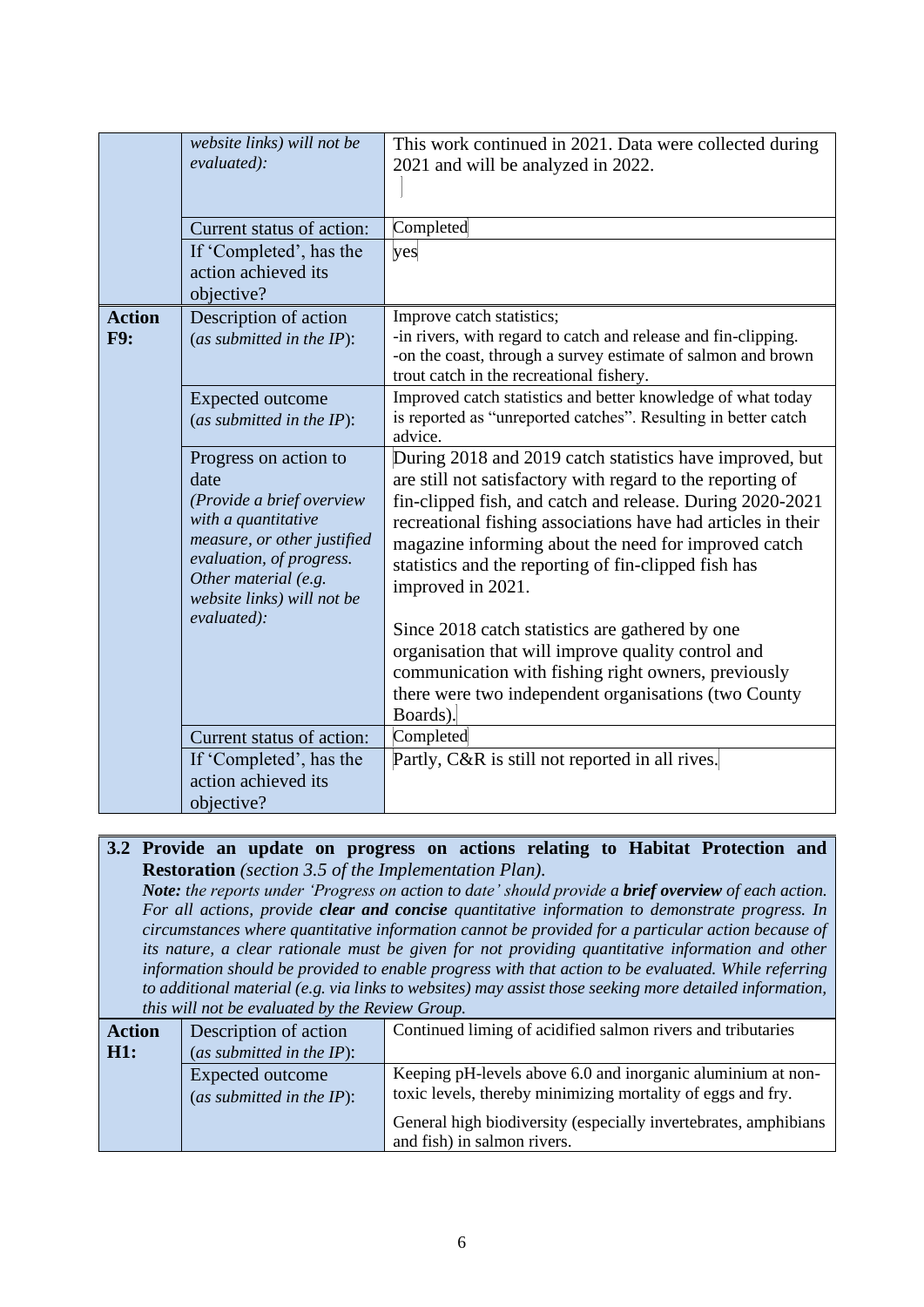|                      | Progress on action to<br>date<br>(Provide a brief overview<br>with a quantitative<br>measure, or other justified<br>evaluation, of progress.<br>Other material (e.g.<br>website links) will not be<br>evaluated): | The Swedish liming programme has during 2021 been<br>revised by the Swedish Agency for Marine and Water<br>Management. Nineteen of a total of twenty-three Atlantic<br>salmon rivers is included in the liming program. There is<br>no need for liming in the remaining four rivers. It is<br>expected that liming in Atlantic salmon rivers will<br>continue for many years to avoid loss of salmon<br>production. Acid deposition is the major cause, but large-<br>scale land-use and vegetation changes over the past 100<br>years have also contributed to surface-water acidification.<br>Acid deposition have been reduced since the 1980s and<br>because of that the amount of lime per year has been<br>lowered but the need of liming acidified lakes and<br>streams will continue for many years.                                                                                                                                                                                      |
|----------------------|-------------------------------------------------------------------------------------------------------------------------------------------------------------------------------------------------------------------|---------------------------------------------------------------------------------------------------------------------------------------------------------------------------------------------------------------------------------------------------------------------------------------------------------------------------------------------------------------------------------------------------------------------------------------------------------------------------------------------------------------------------------------------------------------------------------------------------------------------------------------------------------------------------------------------------------------------------------------------------------------------------------------------------------------------------------------------------------------------------------------------------------------------------------------------------------------------------------------------------|
|                      | Current status of action:<br>If 'Completed', has the<br>action achieved its<br>objective?                                                                                                                         | Completed<br>Yes.                                                                                                                                                                                                                                                                                                                                                                                                                                                                                                                                                                                                                                                                                                                                                                                                                                                                                                                                                                                 |
| <b>Action</b><br>H2: | Description of action<br>(as submitted in the $IP$ ):                                                                                                                                                             | Measures to create better knowledge and understanding of the<br>impact of hydropower production and other exploitation of<br>watercourse, on salmon migration and loss of salmon habitat<br>and develop methods to recreate salmon migration routes and<br>restore habitats.<br>Develop a plan for environmentally friendly hydropower<br>1.<br>production including salmon rivers.<br>Document the distribution of Atlantic salmon in Swedish<br>2.<br>rivers before hydropower exploitation (1880).<br>3.<br>Compiling habitat surveys, adding quality assured and new<br>data when required.<br>Development of best available methods to restore salmon<br>4.<br>habitat.<br>5.<br>Publish national guidelines for best available technology<br>(BAT) of fish passages.<br>Develop national guidelines for water regulation.                                                                                                                                                                   |
|                      | Expected outcome<br>(as submitted in the $IP$ ):                                                                                                                                                                  | Several Atlantic salmon rivers negatively affected by<br>1.<br>hydropower production could have improved salmon stock<br>status by applying environmental friendly hydropower<br>production. Probably no significant effect on stocks during<br>the IP period 2019-2024, but in the long run.<br>Attain a good basis for planning of restoration efforts, such<br>2.<br>as connectivity measures, and possibility for environmental<br>consideration in competing river exploitation interests as for<br>example court decision on modern environmentally friendly<br>operational conditions for hydropower plants.<br>The data compilation will form the basis for further actions<br>3.<br>to improve quality and extent of salmon habitats.<br>Web-based guidelines on a planned "Restoration website"<br>4.<br>of the Swedish Agency for Marine and Water Management.<br>Handbook on BAT for fish passages electronically<br>5.<br>available. Will facilitate decision-making in planning new |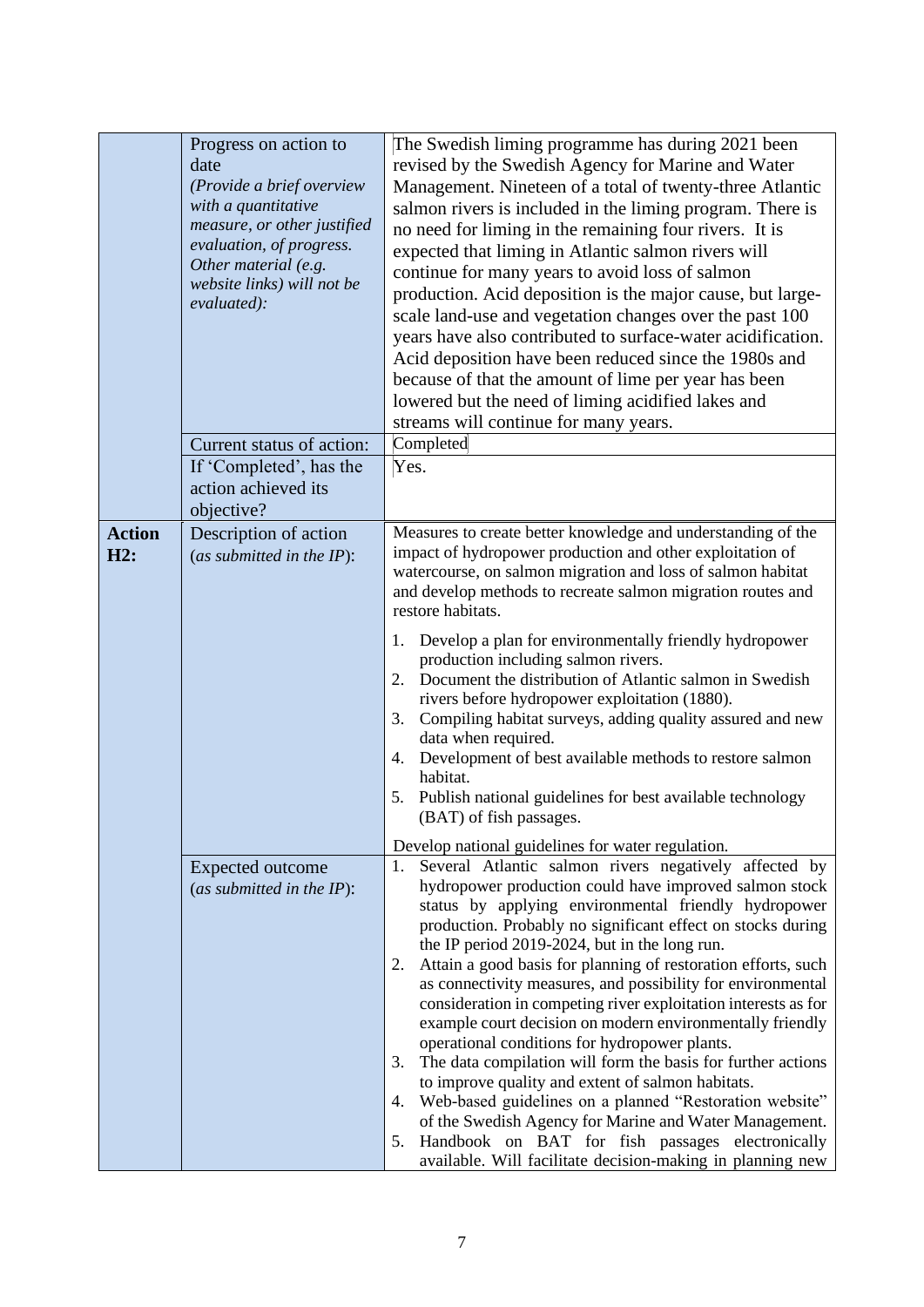|                                                                                                                                                                                                                   | fish passages.<br>Recommendations for water regulation successively<br>6.<br>implemented in water systems with hydropower production,<br>and possibly also in water systems where other water<br>withdrawal occurs.                                                                                                                                                                                                                                                                                                                                                                                                                                                                                                                                                                                                                                                                                                                                                                                                                                                                                                                                                                                                                                                                                                                                                                                                                                                                                                                                                                                                                                                                                                                                                                                                                                                                                                                                                                                                                                                                                                                                                                                                           |
|-------------------------------------------------------------------------------------------------------------------------------------------------------------------------------------------------------------------|-------------------------------------------------------------------------------------------------------------------------------------------------------------------------------------------------------------------------------------------------------------------------------------------------------------------------------------------------------------------------------------------------------------------------------------------------------------------------------------------------------------------------------------------------------------------------------------------------------------------------------------------------------------------------------------------------------------------------------------------------------------------------------------------------------------------------------------------------------------------------------------------------------------------------------------------------------------------------------------------------------------------------------------------------------------------------------------------------------------------------------------------------------------------------------------------------------------------------------------------------------------------------------------------------------------------------------------------------------------------------------------------------------------------------------------------------------------------------------------------------------------------------------------------------------------------------------------------------------------------------------------------------------------------------------------------------------------------------------------------------------------------------------------------------------------------------------------------------------------------------------------------------------------------------------------------------------------------------------------------------------------------------------------------------------------------------------------------------------------------------------------------------------------------------------------------------------------------------------|
| Progress on action to<br>date<br>(Provide a brief overview<br>with a quantitative<br>measure, or other justified<br>evaluation, of progress.<br>Other material (e.g.<br>website links) will not be<br>evaluated): | 1. New legislation requiring modern environmental<br>conditions: A proposed National Plan have been<br>submitted to the government and 1st of January 2019, a<br>new legislation was completed. The Government along<br>with the new legislation gave the Swedish Agency for<br>Marine and Water Management, The Swedish Energy<br>Agency and the Svenska Kraftnät (the grid operator), the<br>assignment to provide a national plan for the revision of<br>the hydropower plant licenses. It will be an extensive<br>work as there are 2100 hydropower plants in Sweden.<br>Planning, preparing and coordination have taken place<br>during 2019 - 2021. The national plan is to be carried out<br>over an operational period of 20 years starting in 2022. A<br>new aspect of the legislation is time-limited<br>environmental requirements with a maximum period of<br>40 years. The plant owner is responsible to update the<br>license when a requirement is outdated and apply for<br>revision to the Environmental Court. This process can<br>provide goals for each catchment. The environmental<br>plan for hydropower will be a significant game-changer<br>and a major boost in river restoration in Sweden. In the<br>state budget for 2022 at least SEK 95,000,000 is<br>dedicated to intensified work with guidelines,<br>supervision, testing and re-evaluation of water activities,<br>including the authorities implementation of the legislation<br>which means that hydropower plants must be provided<br>with modern environmental conditions in a coordinated<br>manner with the greatest possible benefit for the aquatic<br>environment and for efficient national access to<br>hydropower electricity, as well as for river restoration and<br>biological reestablishment. Of the stated amount at least<br>SEK 70,000,000 will be distributed to the County<br>administrative boards for this work.<br>The decision process in environmental courts will start in<br>2022 regarding the Atlantic salmon rivers Bäveån,<br>Enningdalsälven, Fylleån, Genevadsån, Göta älv,<br>Rolfsån, Rönneå, Stensån, Suseån, Tvååkersån and<br>Örekilsälven.<br>2. Document the distribution of Atlantic salmon in |
|                                                                                                                                                                                                                   | Swedish rivers before hydropower exploitation (1880).<br>3. A compilation of available habitat was made in 1999<br>and again in 2016. During 2022 a new compilation will<br>be carried out with the assistance of the County Boards.                                                                                                                                                                                                                                                                                                                                                                                                                                                                                                                                                                                                                                                                                                                                                                                                                                                                                                                                                                                                                                                                                                                                                                                                                                                                                                                                                                                                                                                                                                                                                                                                                                                                                                                                                                                                                                                                                                                                                                                          |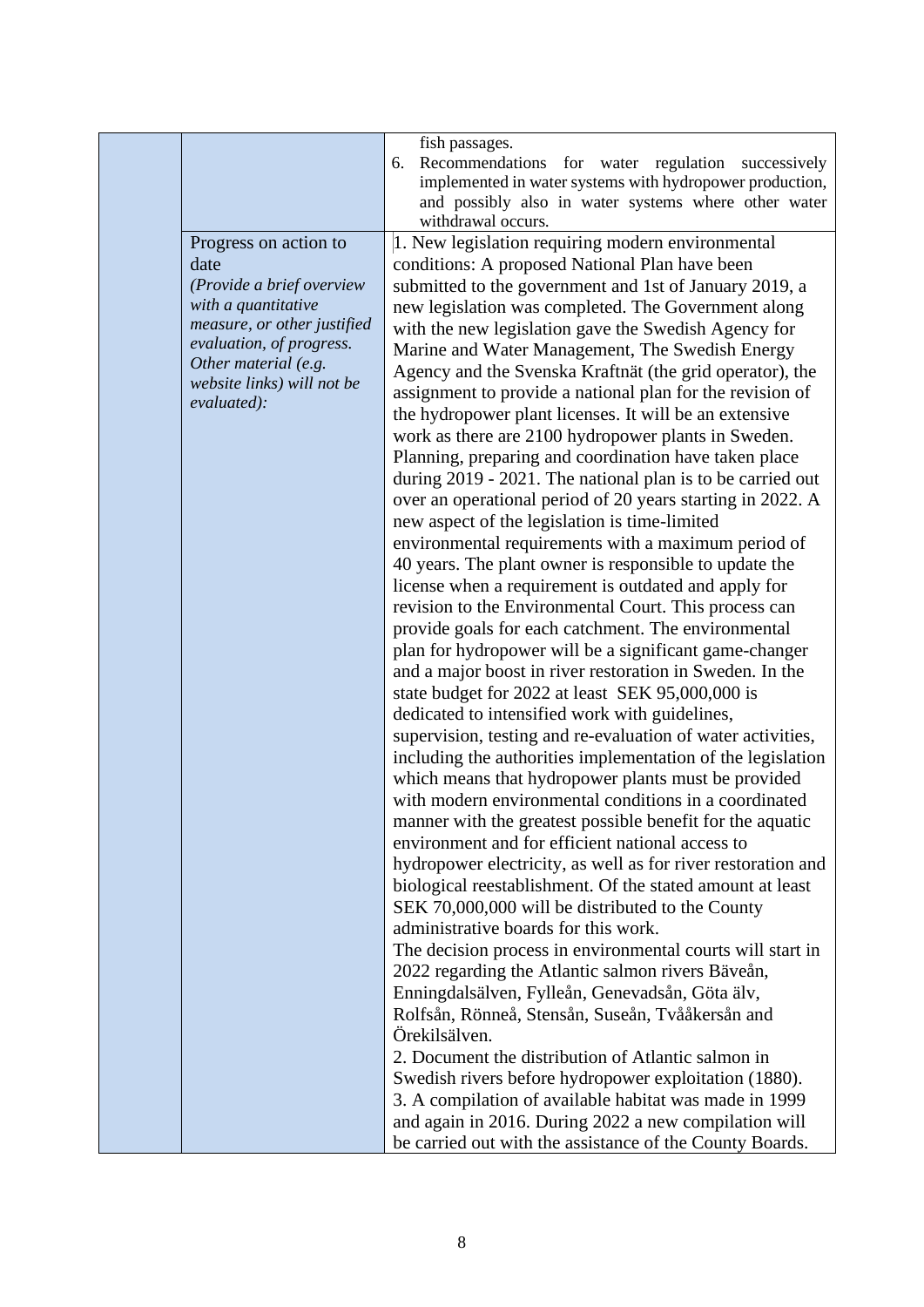|               |                                                | During 2018 a salmon habitat index was developed (score                                             |
|---------------|------------------------------------------------|-----------------------------------------------------------------------------------------------------|
|               |                                                | from 0 to 8 depending on habitat quality). The index will                                           |
|               |                                                | enable both habitat size and quality to be assessed in the                                          |
|               |                                                | future.                                                                                             |
|               |                                                | 4. Development of best available methods to restore                                                 |
|               |                                                | salmon habitat. In 2021 a manual on aquatic restoration                                             |
|               |                                                |                                                                                                     |
|               |                                                | was be published in Swedish (replacing the previous                                                 |
|               |                                                | manual from 2008). Work on the website will continue<br>until 2024.                                 |
|               |                                                |                                                                                                     |
|               |                                                | 5. Publish national guidelines for best available                                                   |
|               |                                                | technology (BAT) of fish passages. A new handbook was                                               |
|               |                                                | produced by the Swedish University of Agricultural                                                  |
|               |                                                | Sciences (February 2020) and submitted to the Swedish                                               |
|               |                                                | Agency for Marine and Water Management for approval                                                 |
|               |                                                | and publication on the Internet. The handbook is now                                                |
|               |                                                | available online at the SWaM home page.<br>6. A report with recommendations on a number of basic    |
|               |                                                | practises regarding appropriate ecological considerations                                           |
|               |                                                | that should always be taken into account when regulating                                            |
|               |                                                | water is available online at the SWaM home page.                                                    |
|               | Current status of action:                      | Completed                                                                                           |
|               | If 'Completed', has the                        | Yes                                                                                                 |
|               | action achieved its                            |                                                                                                     |
|               | objective?                                     |                                                                                                     |
|               |                                                |                                                                                                     |
|               |                                                |                                                                                                     |
| <b>Action</b> | Description of action                          | Continued improvement of habitat in salmon rivers.                                                  |
| H3:           | (as submitted in the $IP$ ):                   |                                                                                                     |
|               | <b>Expected outcome</b>                        | Improved conditions facilitating increased smolt production,                                        |
|               | (as submitted in the $IP$ ):                   | salmon genetic diversity and general aquatic and riparian                                           |
|               | Progress on action to                          | biodiversity.<br>Improvement of about ten habitat sites in Atlantic salmon                          |
|               | date                                           | rivers during 2021. A large scale habitat restoration in                                            |
|               | (Provide a brief overview                      | River Rönneån has been projected during 2021 and                                                    |
|               | with a quantitative                            | permission sought in environmental court in February                                                |
|               | measure, or other justified                    | 2022.                                                                                               |
|               | evaluation, of progress.                       |                                                                                                     |
|               | Other material (e.g.                           |                                                                                                     |
|               | website links) will not be                     |                                                                                                     |
|               | evaluated):                                    |                                                                                                     |
|               | Current status of action:                      | Completed                                                                                           |
|               | If 'Completed', has the<br>action achieved its | Yes.                                                                                                |
|               | objective?                                     | The project with restoring habitats in river Rönneån is                                             |
|               |                                                | planned to start as soon permission is given by the<br>environmental court. The river will have new |
|               |                                                | watercourses at three hydropower plants that will be                                                |
|               |                                                | closed down. Four obstacles for salmon and other fish                                               |
|               |                                                | species will be removed and new salmon habitats restored                                            |
|               |                                                | in seven kilometers of the river.                                                                   |
|               | Description of action                          | Systematically evaluate risk of introduction of alien species                                       |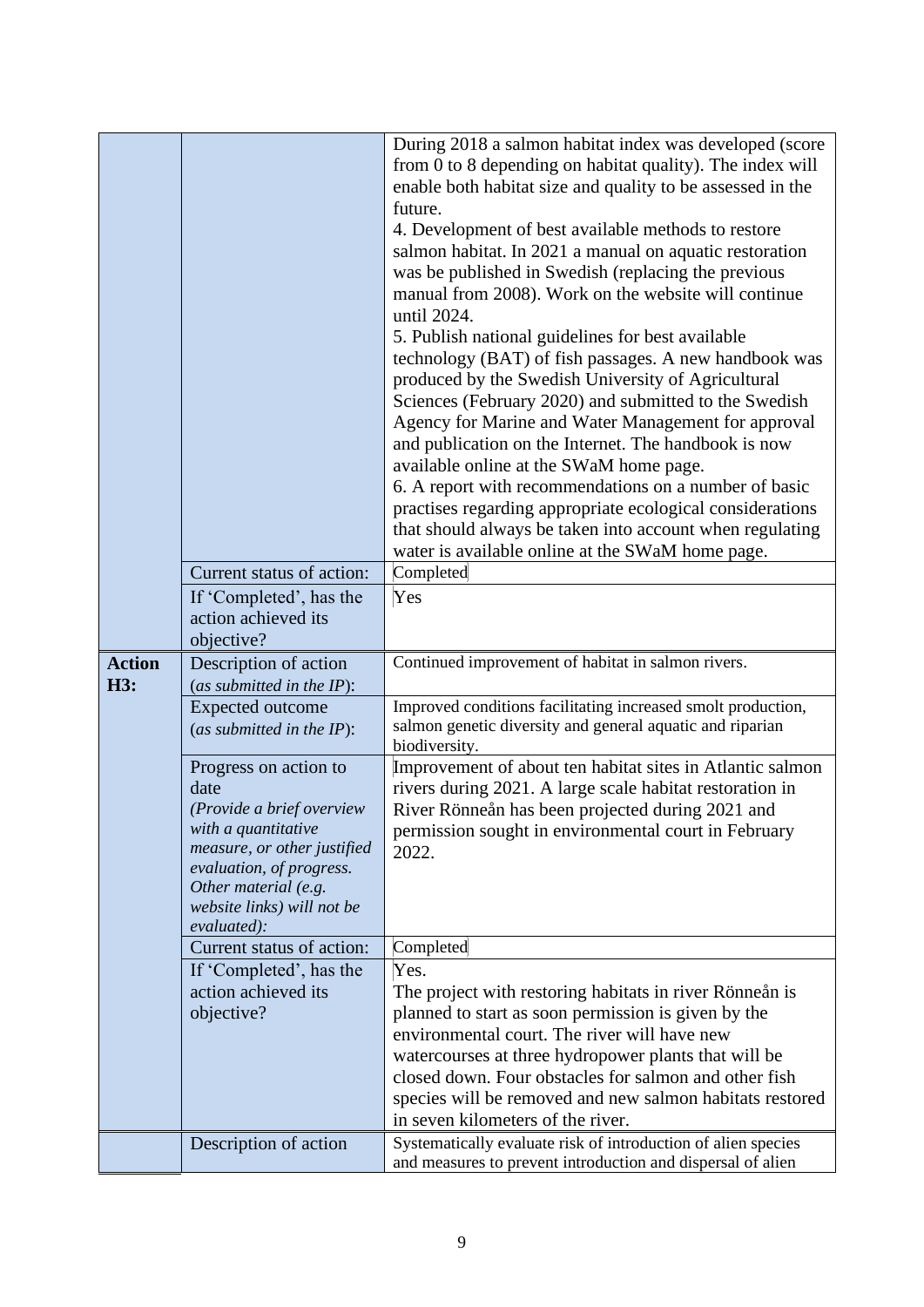| <b>Action</b> | (as submitted in the IP):                                                                                                                                                                                         | species.                                                                                                                                                                                                                                                                                                                                                                                                                                 |
|---------------|-------------------------------------------------------------------------------------------------------------------------------------------------------------------------------------------------------------------|------------------------------------------------------------------------------------------------------------------------------------------------------------------------------------------------------------------------------------------------------------------------------------------------------------------------------------------------------------------------------------------------------------------------------------------|
| H4:           | Expected outcome<br>(as submitted in the $IP$ ):                                                                                                                                                                  | Improved ability to prevent introduction of alien species, detect<br>and identify alien species and take measures against alien<br>species. Such as <i>Oncorhynchus</i> species.                                                                                                                                                                                                                                                         |
|               | Progress on action to<br>date<br>(Provide a brief overview<br>with a quantitative<br>measure, or other justified<br>evaluation, of progress.<br>Other material (e.g.<br>website links) will not be<br>evaluated): | A national website has been published in 2019 were the<br>public can identify and report alien species as for example<br>Oncorhynchus species. The website has been updated<br>during 2021. Responsible authorities website regarding<br>alien species has been improved. Fishermen possibilities<br>recognizing invasive species and the importance of<br>removing alien species such as pink salmon when fishing<br>has been improved. |
|               | Current status of action:<br>If 'Completed', has the<br>action achieved its<br>objective?                                                                                                                         | Completed<br>Yes                                                                                                                                                                                                                                                                                                                                                                                                                         |

#### **3.3 Provide an update on progress on actions relating to Aquaculture, Introductions and Transfers and Transgenics** *(section 4.11 of the Implementation Plan). Note: the reports under 'Progress on action to date' should provide a brief overview of each action. For all actions, provide clear and concise quantitative information to demonstrate progress. In circumstances where quantitative information cannot be provided for a particular action because of its nature, a clear rationale must be given for not providing quantitative information and other*

*information should be provided to enable progress with that action to be evaluated. While referring to additional material (e.g. via links to websites) may assist those seeking more detailed information, this will not be evaluated by the Review Group.*

| <b>Action</b><br>$\mathbf{A}1$ : | Description of action<br>(as submitted in the $IP$ ):<br>Expected outcome<br>(as submitted in the $IP$ ):                                                                                                         | Continued monitoring of Gyrodactylus salaris, and develop a<br>road map and contingency plan to prevent spread of<br>Gyrodactylus salaris to not infected rivers.<br>Quality assured data on presence and prevalence of the<br>parasite. Decided actions to be undertaken if the parasite<br>spreads to new water systems close to Norway or Finland.<br>Relevant authorities and stakeholders identified. The parasite is |
|----------------------------------|-------------------------------------------------------------------------------------------------------------------------------------------------------------------------------------------------------------------|----------------------------------------------------------------------------------------------------------------------------------------------------------------------------------------------------------------------------------------------------------------------------------------------------------------------------------------------------------------------------------------------------------------------------|
|                                  | Progress on action to<br>date<br>(Provide a brief overview<br>with a quantitative<br>measure, or other justified<br>evaluation, of progress.<br>Other material (e.g.<br>website links) will not be<br>evaluated): | considered endemic to the Baltic sea area.<br>The monitoring programme has continued as planned.<br>Gyrodactylus Contingency plan and Roadmap under<br>development. Increased cooperation with Norway, for<br>example participation in Norwegian workshops regarding<br>Gyrodactylus salaris and Atlantic salmon.                                                                                                          |
|                                  | Current status of action:<br>If 'Completed', has the<br>action achieved its<br>objective?                                                                                                                         | Ongoing                                                                                                                                                                                                                                                                                                                                                                                                                    |
| <b>Action</b><br>A2:             | Description of action<br>(as submitted in the $IP$ ):                                                                                                                                                             | Develop the national ability to genetically identify alien<br>Atlantic salmon (Salmo salar).                                                                                                                                                                                                                                                                                                                               |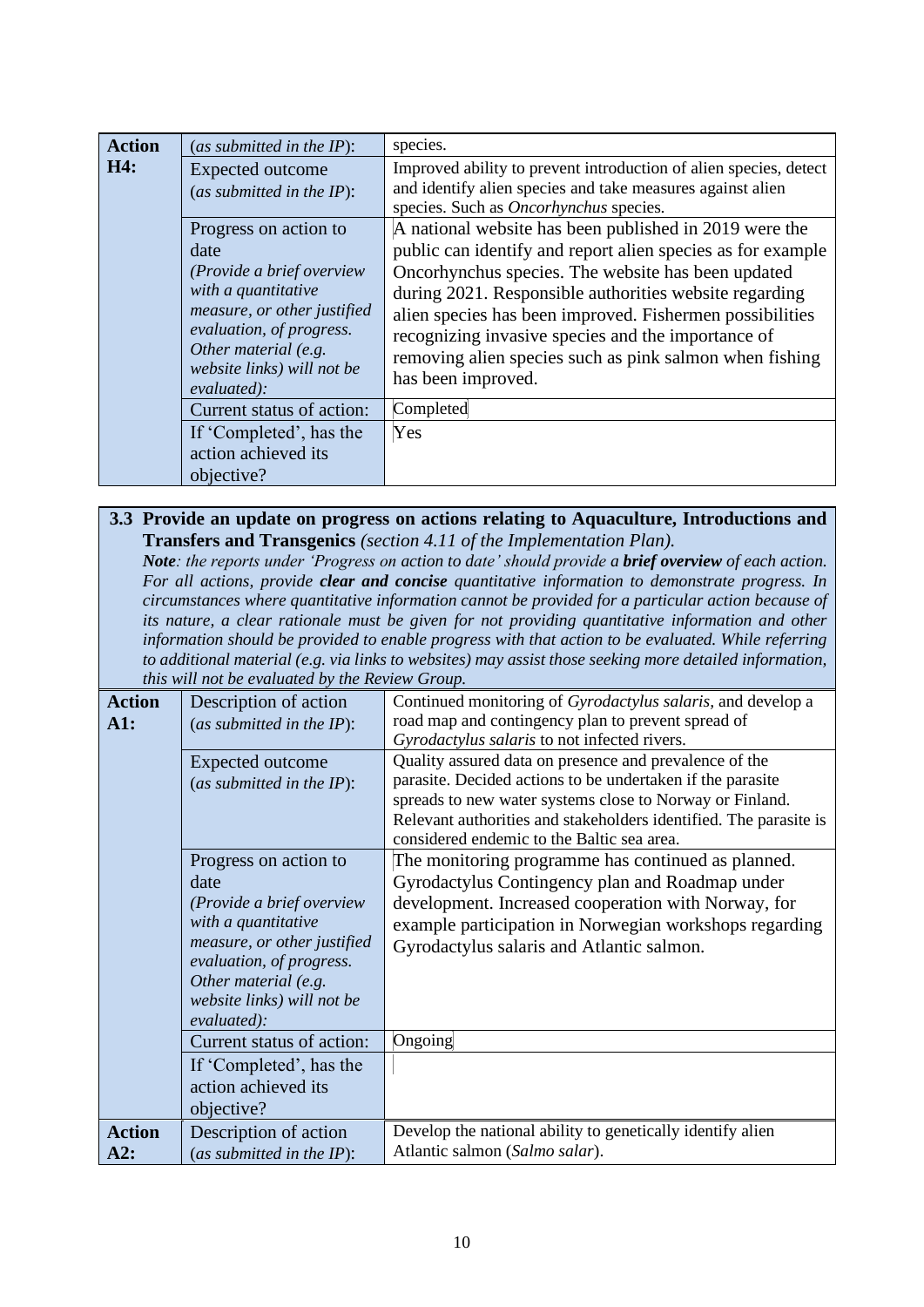| Expected outcome<br>(as submitted in the $IP$ ):                                                                                                                                                                  | Ability to identify alien species and stocks. According to the<br>impending new legislation only fin-clipped salmon can be<br>landed in stocked salmon rivers. If escapees from salmon<br>farms occur, they will have intact adipose fins (and cannot be<br>harvested in the river fishery). It is important to rapidly be able<br>to identify these fish genetically so that they may be removed<br>when they pass fish ladders or are caught in brood stock<br>fishery.                                                                                     |
|-------------------------------------------------------------------------------------------------------------------------------------------------------------------------------------------------------------------|---------------------------------------------------------------------------------------------------------------------------------------------------------------------------------------------------------------------------------------------------------------------------------------------------------------------------------------------------------------------------------------------------------------------------------------------------------------------------------------------------------------------------------------------------------------|
| Progress on action to<br>date<br>(Provide a brief overview<br>with a quantitative<br>measure, or other justified<br>evaluation, of progress.<br>Other material (e.g.<br>website links) will not be<br>evaluated): | A compilation of the genetic status of stocks was<br>published in 2020 (Söderberg et al 2020, in Swedish) and<br>the microsatellites used by the Swedish University of<br>Agricultural Sciences to identify salmon species has been<br>calibrated against the SalSea baseline in 2020 (Palm &<br>Söderberg 2020). The genetic baseline has been further<br>improved in 2021 by adding data from 6 rives. A genetic<br>study published in 2021 (Palm et al 2021) also indicate<br>the extent of genetic introgression of farmed salmon on<br>wild populations. |
| Current status of action:                                                                                                                                                                                         | Completed                                                                                                                                                                                                                                                                                                                                                                                                                                                                                                                                                     |
| If 'Completed', has the<br>action achieved its<br>objective?                                                                                                                                                      | yes                                                                                                                                                                                                                                                                                                                                                                                                                                                                                                                                                           |

| 4:                                             | <b>Additional information required under the Convention</b>                                                                                                                                                                   |  |
|------------------------------------------------|-------------------------------------------------------------------------------------------------------------------------------------------------------------------------------------------------------------------------------|--|
| 4.1                                            | Details of any laws, regulations and programmes that have been adopted or repealed since<br>the last notification.                                                                                                            |  |
| $\overline{\text{No}}$                         |                                                                                                                                                                                                                               |  |
| 4.2                                            | Details of any new commitments concerning the adoption or maintenance in force for<br>specified periods of time of conservation, restoration, and other management measures.                                                  |  |
| N <sub>o</sub>                                 |                                                                                                                                                                                                                               |  |
| 4.3                                            | Details of any new actions to prohibit fishing for salmon beyond 12 nautical miles.                                                                                                                                           |  |
| N <sub>o</sub>                                 |                                                                                                                                                                                                                               |  |
|                                                | 4.4 Details of any new actions to invite the attention of States not party to the Convention to<br>matters relating to the activities of its vessels which could adversely affect salmon stocks<br>subject to the Convention. |  |
| N <sub>o</sub>                                 |                                                                                                                                                                                                                               |  |
| 4.5                                            | Details of any actions taken to implement regulatory measures under Article 13 of the<br>Convention including imposition of adequate penalties for violations.                                                                |  |
| N <sub>o</sub>                                 |                                                                                                                                                                                                                               |  |
| <b>North American Commission Members only:</b> |                                                                                                                                                                                                                               |  |
|                                                | 4.6 Details of any new measures to minimise by catches of salmon originating in the rivers of the<br>other member.                                                                                                            |  |
|                                                |                                                                                                                                                                                                                               |  |